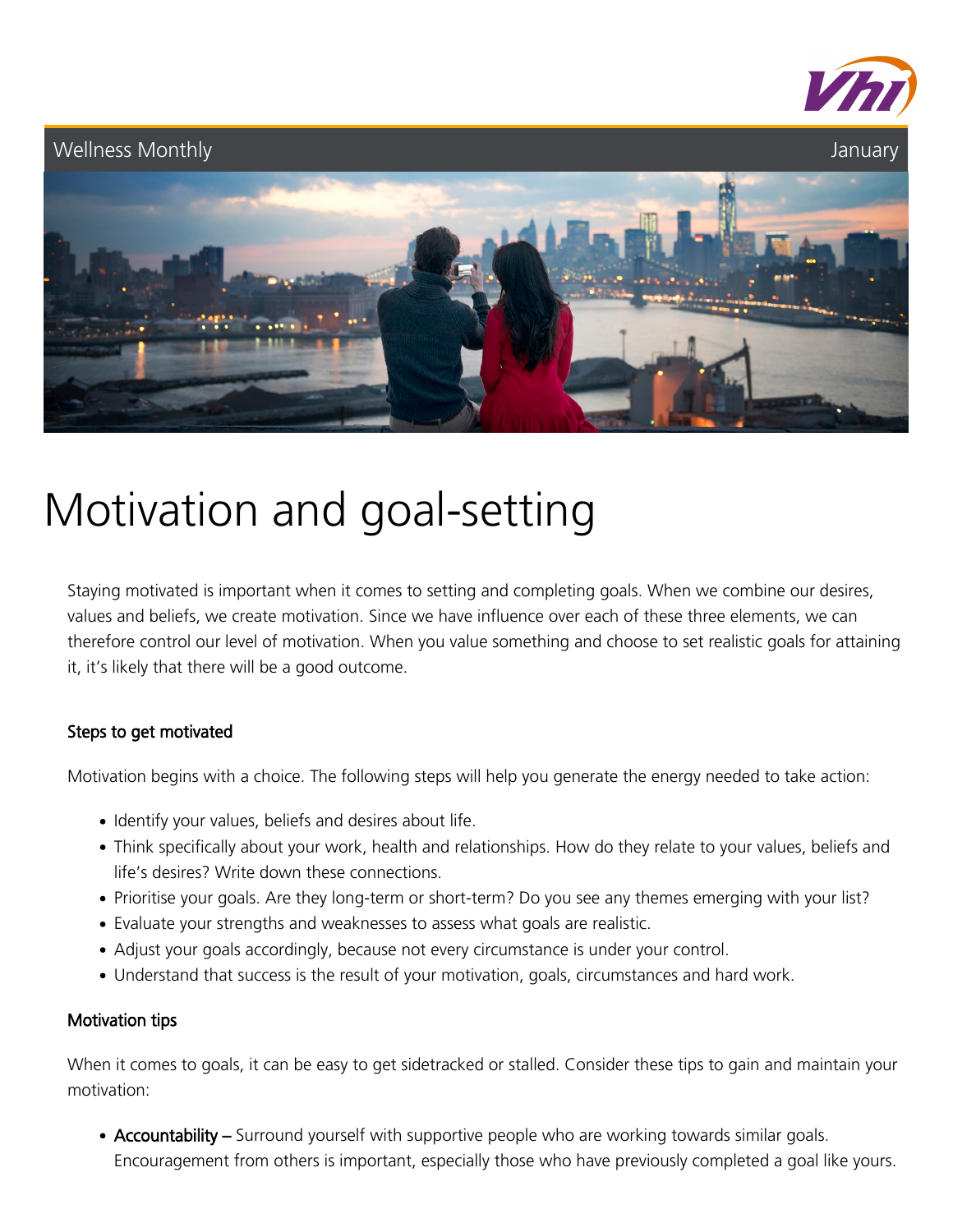If you are constantly competing with others, you'll feel alone and begin to lose momentum.

- Inspiration Look for daily ways to uplift your mind and motivation. This might mean posting an inspiring quote or picture to your mirror, or reading about influential people you admire.
- Consider the alternative If you don't make this change, what will your life be like? Your reaction to this question is a clue to how much you value this goal.
- Practise self-care When you take care of yourself, you're more likely to reach your goals. This could be as simple as drinking more water, getting good sleep or exercising a few times a week. Small changes like these can make a big difference in your energy level and mood.
- Forgive yourself It is all too easy to be your own worst enemy. Understand that you will have days when you fail, make mistakes and get rejected. However, if you stay positive and refuse to beat yourself up, you have already won the battle.

## Goal-setting steps

When it comes to setting goals, it can be hard to know where to start. Consider the following guidelines when determining your new goal:

- Plan Set aside some time to think about your goals. Sometimes you might have a few false starts when you begin. Don't be discouraged; this is a normal part of the goal-setting process.
- Think big Put logic aside for a moment. We can be afraid to think and dream big when we set goals. Remember: just because you cannot reach a goal today does not mean that it's never a possibility.
- Stay positive Use uplifting language when you are constructing your goal. Focus on what you want for yourself rather than what you don't want.
- Break it down Goals should be broken down into attainable and measurable tasks. Setting a daily or weekly goal will continue to keep you motivated. This also allows you to monitor your progress.
- Envision your future Who and where are you in five or 10 years? What are you doing? Who is around you? What is making you happy? Imagining yourself in the future can be highly motivating.
- Write a vision statement When you feel overwhelmed with daily tasks, having a clear and concise vision statement can help you stay on track. This is sometimes known as a 'why' statement. The more passionate you feel about your purpose, the more determined you will be to stay the course.
- Be flexible There is no rule that says you cannot revise your goals or daily tasks. As we move through life, our circumstances and passions change. It's important to stay flexible and open.

Learning to set and meet goals is a life-long process. When you achieve one goal, be sure to set time aside to celebrate the victory. Then, set your sights on a new objective, and see where it takes you.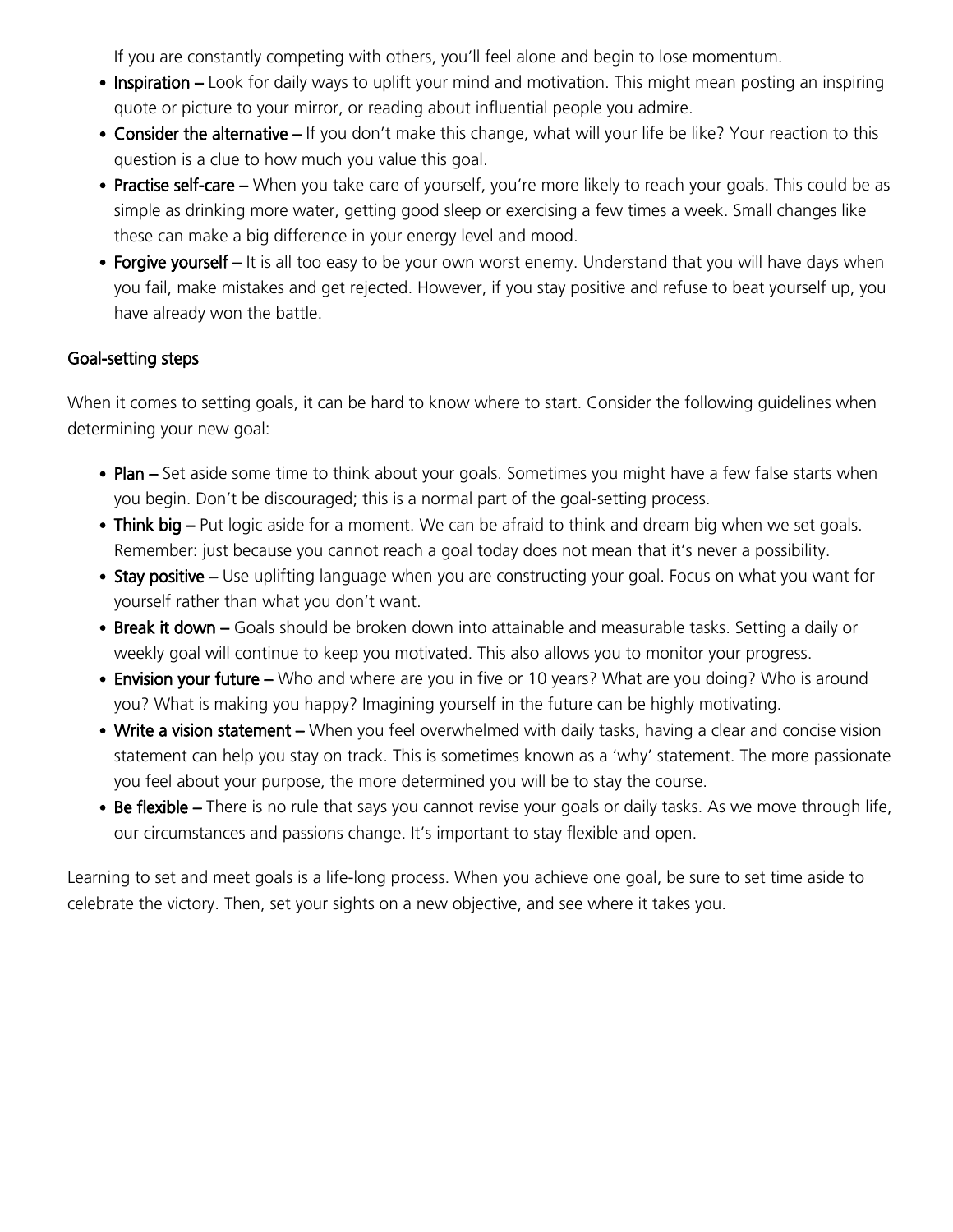## Spend less, save more

Are you frequently short on cash? Do you have to borrow money to pay your bills? If you were unable to work for a month, would you be in a financial crisis? Try spending less and saving more to get better control of your finances. Here are some strategies:

- Reduce your expenses Do everything you can to lower your expenses and put the savings in the bank. Make less-costly lifestyle choices, such as homemade food and drinks instead of lattes and take-out; thrift vs. department stores; going to the library for books and movies. Drive a fuel-efficient car instead of a fully loaded gas-guzzler. Use public transportation, bike and walk instead of driving and paying for parking. Get rid of extras like unused streaming accounts, high-speed internet, multiple cell phones or the second car unless they are helping you make or save money.
- Increase your income If your income isn't enough to cover expenses and build your savings, find ways to earn more. Increase your skills to move up the corporate ladder. When possible, work overtime or take a second job. Provide services like childcare, dog walking, housesitting, gardening, etc. Sell items you don't use or need. Bank your coins — eventually, they will add up to enough cash to pay a bill or treat yourself.
- Change your spending habits Make a weekly or monthly budget and stick to it. Spend less time browsing the store aisles to avoid impulse buys. Make a shopping list in advance and stick to it. Choose generic or offbrand items. Use coupons and wait for sales.
- Save some money every month Put aside some amount of money every week, even if it's only \$5. Eventually your savings will add up to enough to help you with emergencies (like job loss or disability), unexpected expenses (like a broken appliance or vehicle) or life events (like starting a family, going on vacation or retiring). Savings also help you avoid costly and unnecessary credit card debt.